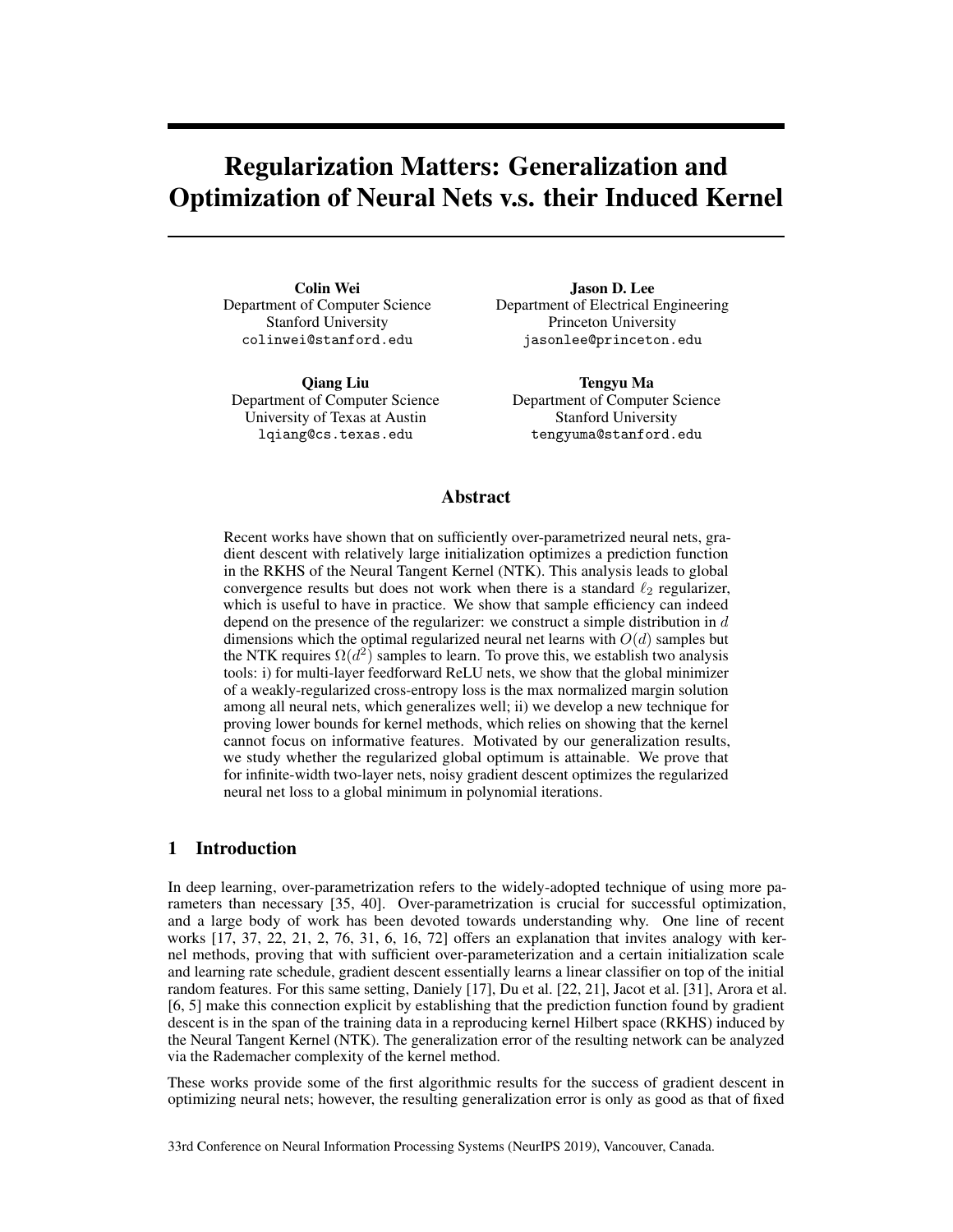

Figure 1: Datapoints from  $D$  have first two coordinates displayed above, with red and blue denoting labels of -1, +1, respectively. The remaining coordinates are uniform in  $\{-1, +1\}^{d-2}$ .

kernels [6]. On the other hand, the equivalence of gradient descent and NTK is broken if the loss has an explicit regularizer such as weight decay.

In this paper, we study the effect of an explicit regularizer on neural net generalization via the lens of margin theory. We first construct a simple distribution on which the two-layer network optimizing explicitly regularized logistic loss will achieve a large margin, and therefore, good generalization. On the other hand, any prediction function in the span of the training data in the RKHS induced by the NTK will overfit to noise and therefore achieve poor margin and bad generalization.

Theorem 1.1 (Informal version of Theorem 2.1). *Consider the setting of learning the distribution* D *defined in Figure 1 using a two-layer network with relu activations with the goal of achieving* small generalization error. Using  $o(d^2)$  samples, no function in the span of the training data in the *RKHS induced by the NTK can succeed. On the other hand, the global optimizer of the*  $\ell_2$ -regularized *logistic loss can learn* D *with* O(d) *samples.*

The full result is stated in Section 2. The intuition is that regularization allows the neural net to obtain a better margin than the fixed NTK kernel and thus achieve better generalization. Our sample complexity lower bound for NTK applies to a broad class of losses including standard 0-1 classification loss and squared  $\ell_2$ . To the best of our knowledge, the proof techniques for obtaining this bound are novel and of independent interest (see our proof overview in Section 2). In Section 5, we confirm empirically that an explicit regularizer can indeed improve the margin and generalization.

Yehudai and Shamir [73] also prove a lower bound on the learnability of neural net kernels. They show that an approximation result that  $\Omega(\exp(d))$  random relu features are required to fit a single neuron in  $\ell_2$  squared loss, which lower bounds the amount of over-parametrization necessary to approximate a single neuron. In contrast, we prove sample-complexity lower bounds which hold for both classification and  $\ell_2$  loss even with *infinite over-parametrization*.

Motivated by the provably better generalization of regularized neural nets for our constructed instance, in Section 3 we study their optimization, as the previously cited results only apply when the neural net behaves like a kernel. We show optimization is possible for infinite-width regularized nets.

**Theorem 1.2** (Informal, see Theorem 3.3). *For infinite-width two layer networks with*  $\ell_2$ -regularized *loss, noisy gradient descent finds a global optimizer in a polynomial number of iterations.*

This improves upon prior works [43, 15, 65, 61] which study optimization in the same infinite-width limit but do not provide polynomial convergence rates. (See more discussions in Section 3.)

To establish Theorem 1.1, we rely on tools from margin theory. In Section 4, we prove a number of results of independent interest regarding the margin of a regularized neural net. We show that the global minimum of weakly-regularized logistic loss of any homogeneous network (regardless of depth or width) achieves the max normalized margin among all networks with the same architecture (Theorem 4.1). By "weak" regularizer, we mean that the coefficient of the regularizer in the loss is very small (approaching 0). By combining with a result of [25], we conclude that the minimizer enjoys a width-free generalization bound depending on only the inverse normalized margin (normalized by the norm of the weights) and depth (Corollary 4.2). This explains why optimizing the  $\ell_2$ -regularized loss typically used in practice can lead to parameters with a large margin and good generalization. We further note that the maximum possible margin is non-decreasing in the width of the architecture, so the generalization bound of Corollary 4.2 improves as the size of the network grows (see Theorem 4.3). Thus, even if the dataset is already separable, it could still be useful to further over-parameterize to achieve better generalization.

Finally, we empirically validate several claims made in this paper in Section 5. First, we confirm on synthetic data that neural networks do generalize better with an explicit regularizer vs. without. Second, we show that for two-layer networks, the test error decreases and margin increases as the hidden layer grows, as predicted by our theory.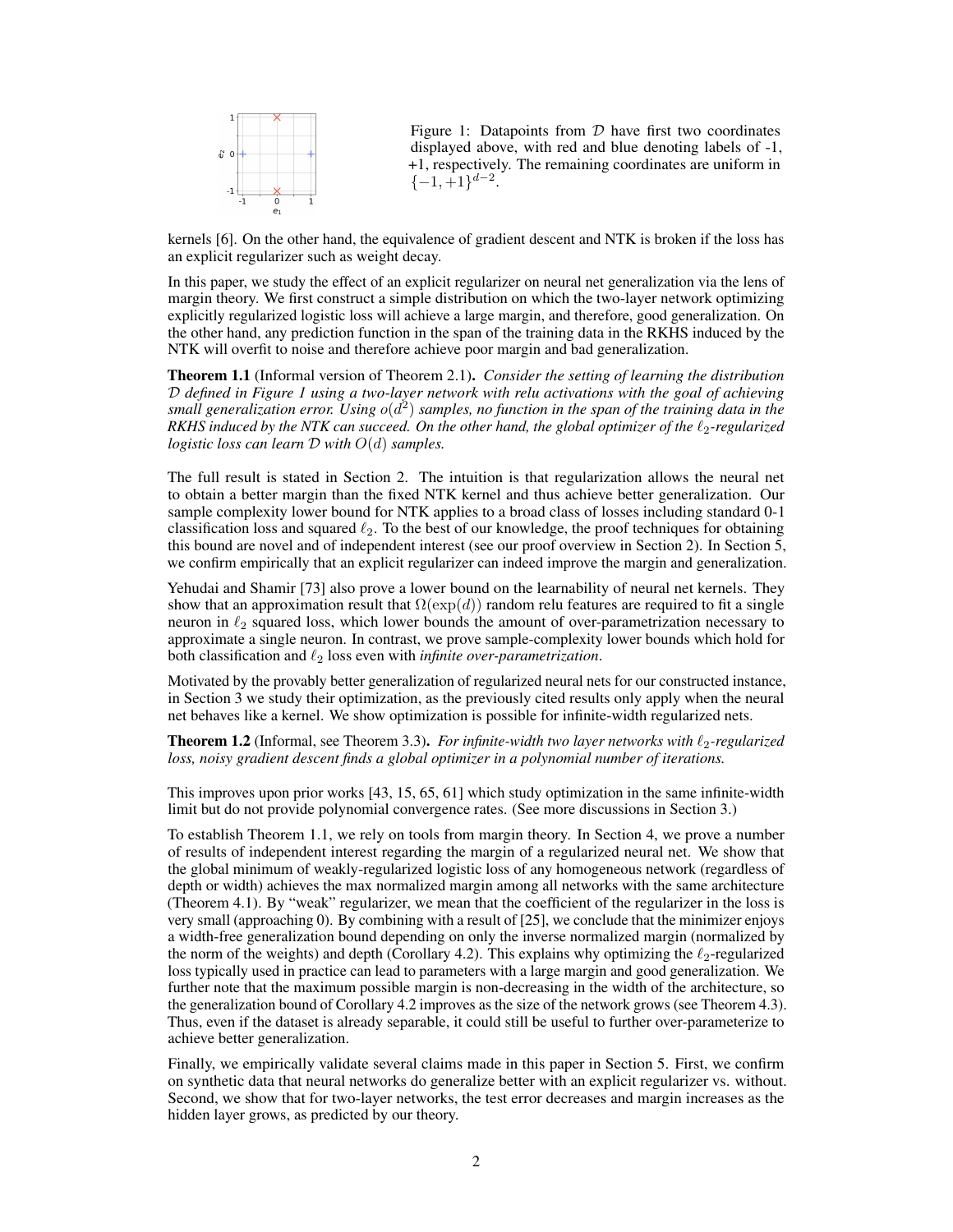#### 1.1 Additional Related Work

Zhang et al. [74] and Neyshabur et al. [52] show that neural network generalization defies conventional explanations and requires new ones. Neyshabur et al. [48] initiate the search for the "inductive bias" of neural networks towards solutions with good generalization. Recent papers [30, 12, 14] study inductive bias through training time and sharpness of local minima. Neyshabur et al. [49] propose a steepest descent algorithm in a geometry invariant to weight rescaling and show this improves generalization. Morcos et al. [45] relate generalization to the number of "directions" in the neurons. Other papers [26, 68, 46, 28, 38, 27, 38, 32] study implicit regularization towards a specific solution. Ma et al. [41] show that implicit regularization helps gradient descent avoid overshooting optima. Rosset et al. [58, 59] study linear logistic regression with weak regularization and show convergence to the max margin. In Section 4, we adopt their techniques and extend their results.

A line of work initiated by Neyshabur et al. [50] has focused on deriving tighter norm-based Rademacher complexity bounds for deep neural networks [9, 51, 25] and new compression based generalization properties [4]. Bartlett et al. [9] highlight the important role of normalized margin in neural net generalization. Wei and Ma [70] prove generalization bounds depending on additional data-dependent properties. Dziugaite and Roy [23] compute non-vacuous generalization bounds from PAC-Bayes bounds. Neyshabur et al. [53] investigate the Rademacher complexity of two-layer networks and propose a bound that is decreasing with the distance to initialization. Liang and Rakhlin [39] and Belkin et al. [10] study the generalization of kernel methods.

For optimization, Soudry and Carmon [67] explain why over-parametrization can remove bad local minima. Safran and Shamir [63] show over-parametrization can improve the quality of a random initialization. Haeffele and Vidal [29], Nguyen and Hein [55], and Venturi et al. [69] show that for sufficiently overparametrized networks, all local minima are global, but do not show how to find these minima via gradient descent. Du and Lee [19] show for two-layer networks with quadratic activations, all second-order stationary points are global minimizers. Arora et al. [3] interpret over-parametrization as a means of acceleration. Mei et al. [43], Chizat and Bach [15], Sirignano and Spiliopoulos [65], Dou and Liang [18], Mei et al. [44] analyze a distributional view of overparametrized networks. Chizat and Bach [15] show that Wasserstein gradient flow converges to global optimizers under structural assumptions. We extend this to a polynomial-time result.

Finally, many papers have shown convergence of gradient descent on neural nets [2, 1, 37, 22, 21, 6, 76, 13, 31, 16] using analyses which prove the weights do not move far from initialization. These analyses do not apply to the regularized loss, and our experiments in Section F suggest that moving away from the initialization is important for better test performance.

Another line of work takes a Bayesian perspective on neural nets. Under an appropriate choice of prior, they show an equivalence between the random neural net and Gaussian processes in the limit of infinite width or channels [47, 71, 36, 42, 24, 56]. This provides another kernel perspective of neural nets.

Yehudai and Shamir [73], Chizat and Bach [16] also argue that the kernel perspective of neural nets is not sufficient for understanding the success of deep learning. Chizat and Bach [16] argue that the kernel perspective of gradient descent is caused by a large initialization and does not necessarily explain the empirical successes of over-parametrization. Yehudai and Shamir [73] prove that  $\Omega(\exp(d))$  random relu features cannot approximate a single neuron in squared error loss. In comparison, our lower bounds are for the sample complexity rather than width of the NTK prediction function and apply even with infinite over-parametrization for both classification and squared loss.

#### 1.2 Notation

Let  $\mathbb R$  denote the set of real numbers. We will use  $\|\cdot\|$  to indicate a general norm, with  $\|\cdot\|_2$  denoting the  $\ell_2$  norm and  $\|\cdot\|_F$  the Frobenius norm. We use  $\bar{\ }$  on top of a symbol to denote a unit vector: when applicable,  $\bar{u} \triangleq u/||u||$ , with the norm  $||\cdot||$  clear from context. Let  $\mathcal{N}(0, \sigma^2)$  denote the normal distribution with mean 0 and variance  $\sigma^2$ . For vectors  $u_1 \in \mathbb{R}^{d_1}$ ,  $u_2 \in \mathbb{R}^{d_2}$ , we use the notation  $(u_1, u_2) \in \mathbb{R}^{d_1+d_2}$  to denote their concatenation. We also say a function f is a homogeneous in input x if  $f(cx) = c<sup>a</sup> f(x)$  for any c, and we say f is a-positive-homogeneous if there is the additional constraint  $c > 0$ . We reserve the symbol  $X = [x_1, \ldots, x_n]$  to denote the collection of datapoints (as a matrix), and  $Y = [y_1, \ldots, y_n]$  to denote labels. We use d to denote the dimension of our data.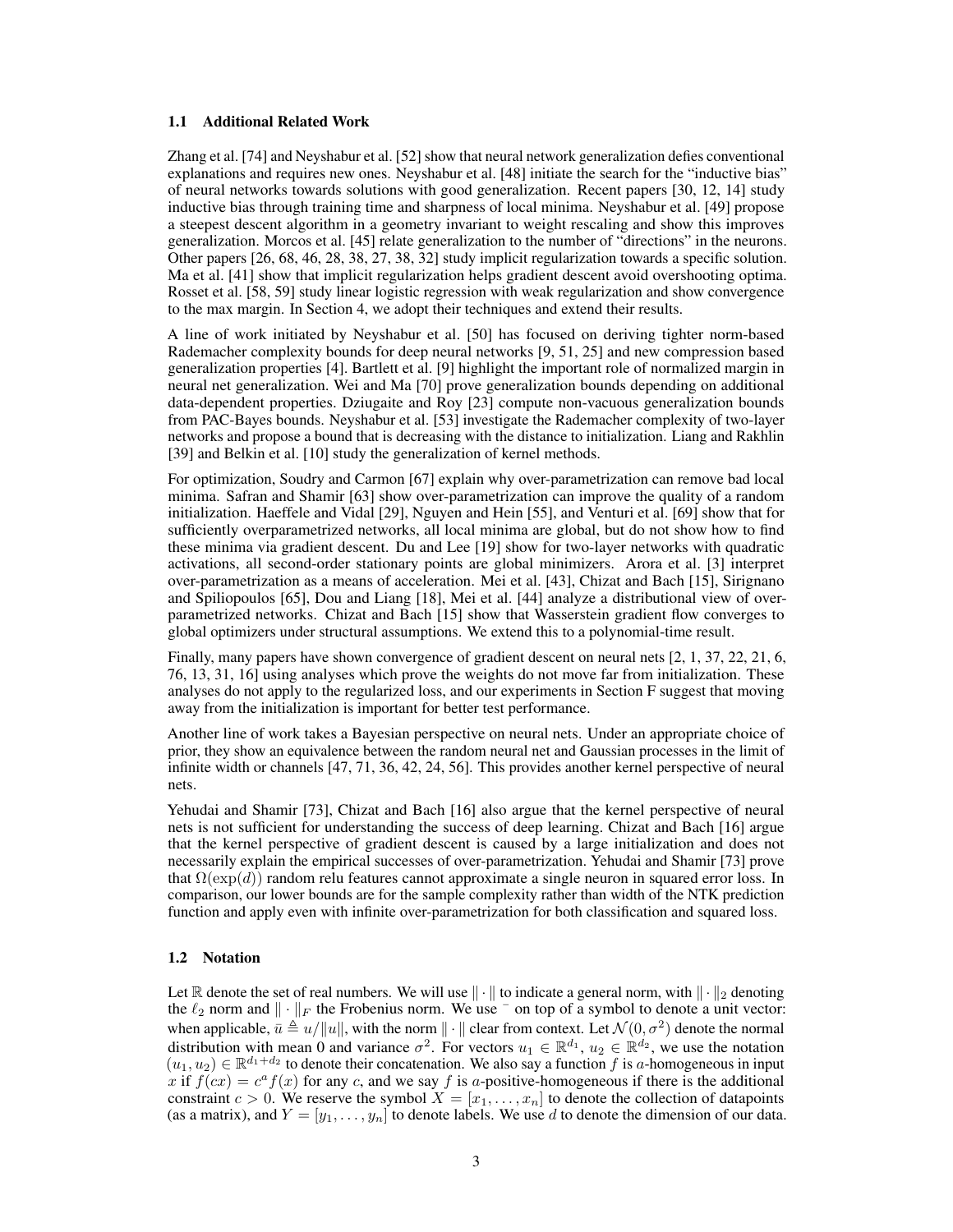We will use the notations  $a \leq b$ ,  $a \geq b$  to denote less than or greater than up to a universal constant, respectively, and when used in a condition, to denote the existence of such a constant such that the condition is true. Unless stated otherwise,  $O(\cdot), \Omega(\cdot)$  denote some universal constant in upper and lower bounds. The notation poly denotes a universal constant-degree polynomial in the arguments.

### 2 Generalization of Regularized Neural Net vs. NTK Kernel

We will compare neural net solutions found via regularization and methods involving the NTK and construct a data distribution  $D$  in d dimensions which the neural net optimizer of regularized logistic loss learns with sample complexity  $O(d)$ . The kernel method will require  $\Omega(d^2)$  samples to learn.

We start by describing the distribution D of examples  $(x, y)$ . Here  $e_i$  is the i-th standard basis vector and we use  $x^\dagger e_i$  to represent the *i*-coordinate of x (since the subscript is reserved to index training examples). First, for any  $k \geq 3, x^+e_k \sim \{-1, +1\}$  is a uniform random bit, and for  $x^+e_1, x^+e_2$  and y, choose

$$
y = +1, \quad x^{\top} e_1 = +1, \quad x^{\top} e_2 = 0 \quad \text{w/prob. } 1/4 \ny = +1, \quad x^{\top} e_1 = -1, \quad x^{\top} e_2 = 0 \quad \text{w/prob. } 1/4 \ny = -1, \quad x^{\top} e_1 = 0, \quad x^{\top} e_2 = +1 \quad \text{w/prob. } 1/4 \ny = -1, \quad x^{\top} e_1 = 0, \quad x^{\top} e_2 = -1 \quad \text{w/prob. } 1/4
$$
\n(2.1)

The distribution D contains all of its signal in the first 2 coordinates, and the remaining  $d - 2$ coordinates are noise. We visualize its first 2 coordinates in Figure 1.

Next, we formally define the two layer neural net with relu activations and its associated NTK. We parameterize a two-layer network with m units by last layer weights  $w_1, \ldots, w_m \in \mathbb{R}$  and weight vectors  $u_1, \ldots, u_m \in \mathbb{R}^d$ . We denote by  $\Theta$  the collection of parameters and by  $\theta_j$  the unit-j parameters  $(u_j, w_j)$ . The network computes  $f^{NN}(x; \Theta) \triangleq \sum_{j=1}^m w_j [u_j^{\top} x]_+$ , where  $[\cdot]_+$  denotes the relu activation. For binary labels  $y_1, \ldots, y_n \in \{-1, +1\}$ , the  $\ell_2$  regularized logistic loss is

$$
L_{\lambda}(\Theta) \triangleq \frac{1}{n} \sum_{i=1}^{n} \log(1 + \exp(-y_i f^{NN}(x_i; \Theta))) + \lambda ||\Theta||_F^2
$$
 (2.2)

Let  $\Theta_{\lambda} \in \arg \min_{\Theta} L_{\lambda}(\Theta)$  be its global optimizer. Define the NTK kernel associated with the architecture (with random weights):

$$
K(x',x) = \mathbb{E}_{w \sim \mathcal{N}(0,r_w^2), u \sim \mathcal{N}(0,r_u^2 I)} \left[ \left\langle \nabla_{\theta} f^{\text{NN}}(x;\Theta), \nabla_{\theta} f^{\text{NN}}(x';\Theta) \right\rangle \right]
$$

where  $\nabla_{\theta} f^{\text{NN}}(x;\Theta) = (w \mathbb{1}(x^{\top} u \ge 0)x, [x^{\top} u]_{+})$  is the gradient of the network output with respect to a generic hidden unit, and  $r_w, r_u$  are relative scaling parameters. Note that the typical NTK is realized specifically with scales  $r_w = r_u = 1$ , but our bound applies for all choices of  $r_w, r_u$ .

For coefficients  $\beta$ , we can then define the prediction function  $f^{\text{kernel}}(x;\beta)$  in the RKHS induced by K as  $f^{kernel}(x;\beta) \triangleq \sum_{i=1}^{n} \beta_i K(x_i,x)$ . For example, such a classifier would be attained by running gradient descent on squared loss for a wide network using the appropriate random initialization (see [31, 22, 21, 6]). We now present our comparison theorem below and fill in its proof in Section B.

**Theorem 2.1.** Let  $D$  be the distribution defined in equation 2.1. With probability  $1 - d^{-5}$  over *the random draw of*  $n \leq d^2$  *samples*  $(x_1, y_1), \ldots, (x_n, y_n)$  *from*  $D$ *, for all choices of*  $\beta$ *, the kernel prediction function*  $f^{kemel}(\cdot; \beta)$  *will have at least*  $\Omega(1)$  *error:* 

$$
\Pr_{(x,y)\sim\mathcal{D}}[f^{\text{kernel}}(x;\beta)y\leq 0]=\Omega(1)
$$

*Meanwhile, for*  $\lambda \leq \text{poly}(n)^{-1}$ , the regularized neural net solution  $f^{\text{NN}}(\cdot;\Theta_{\lambda})$  with at least 4 hidden units can have good generalization with  $O(d^2)$  samples because we have the following generalization *error bound:*

$$
\Pr_{(x,y)\sim\mathcal{D}}[f^{\text{NN}}(x;\Theta_\lambda)y\leq 0]\lesssim \sqrt{\frac{d}{n}}
$$

*This implies a* Ω(d) *sample-complexity gap between the regularized neural net and kernel prediction function.*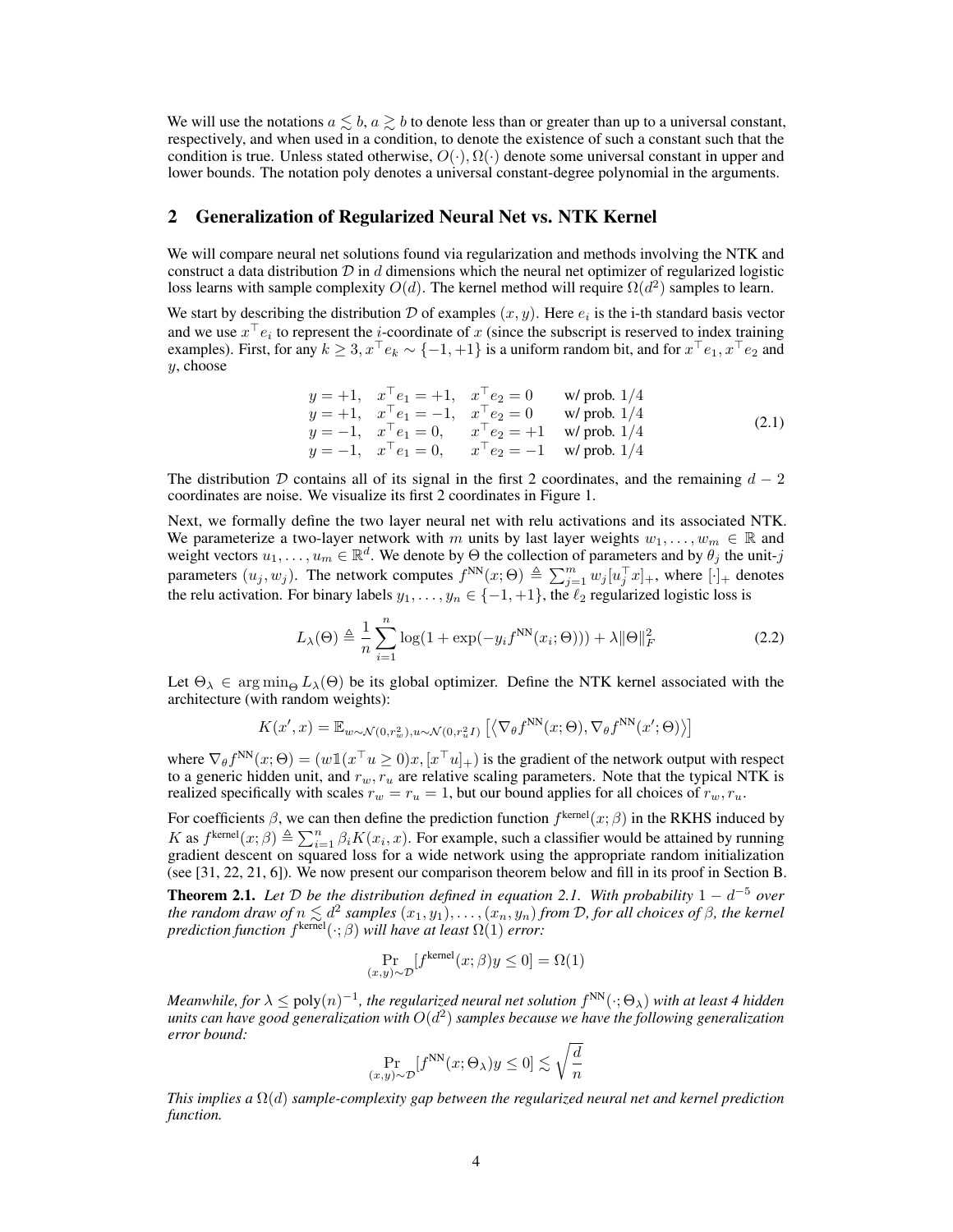While the above theorem is stated for classification, the same  $D$  can be used to straightforwardly prove a  $\Omega(d)$  sample complexity gap for the truncated squared loss  $\ell(\hat{y}; y) = \min((y - \hat{y})^2, 1)$ .<sup>1</sup> We provide more details in Section B.3.

Our intuition of this gap is that the regularization allows the neural net to find informative features (weight vectors), that are adaptive to the data distribution and easier for the last layers' weights to separate. For example, the neurons  $[e_1x]_+$ ,  $[-e_1x]_+$ ,  $[e_2x]_+$ ,  $[-e_2x]_+$  are enough to fit our particular distribution. In comparison, the NTK method is unable to change the feature space and is only searching for the coefficients in the kernel space.

*Proof techniques for the upper bound:* For the upper bound, neural nets with small Euclidean norm will be able to separate  $D$  with large margin (a two-layer net with width 4 can already achieve a large margin). As we show in Section 4, a solution with a max neural-net margin is attained by the global optimizer of the regularized logistic loss — in fact, we show this holds for generally homogeneous networks of any depth and width (Theorem 4.1). Then, by the classical connection between margin and generalization [34], this optimizer will generalize well.

*Proof techniques for the lower bound:* On the other hand, the NTK will have a worse margin when fitting samples from  $D$  than the regularized neural networks because NTK operates in a fixed kernel space.<sup>2</sup> However, proving that the NTK has a small margin does not suffice because the generalization error bounds which depend on margin may not be tight.

We develop a new technique to prove lower bounds for kernel methods, which we believe is of independent interest, as there are few prior works that prove lower bounds for kernel methods. (One that does is [54], but their results require constructing an artificial kernel and data distribution, whereas our lower bounds are for a fixed kernel.) The main intuition is that because NTK uses infinitely many random features, it is difficult for the NTK to focus on a small number of informative features – doing so would require a very high RKHS norm. In fact, we show that with a limited number of examples, any function that in the span of the training examples must heavily use random features rather than informative features. The random features can collectively fit the training data, but will give worse generalization.

# 3 Perturbed Wasserstein Gradient Flow Finds Global Optimizers in Polynomial Time

In the prior section, we argued that a neural net with  $\ell_2$  regularization can achieve much better generalization than the NTK. Our result required attaining the global minimum of the regularized loss; however, existing optimization theory only allows for such convergence to a global minimizer with a large initialization and no regularizer. Unfortunately, these are the regimes where the neural net learns a kernel prediction function [31, 22, 6].

In this section, we show that at least for infinite-width two-layer nets, optimization is not an issue: noisy gradient descent finds global optimizers of the  $\ell_2$  regularized loss in polynomial iterations.

Prior work [43, 15] has shown that as the hidden layer size grows to infinity, gradient descent for a finite neural network approaches the Wasserstein gradient flow over distributions of hidden units (defined in equation 3.1). With the assumption that the gradient flow converges, which is non-trivial since the space of distributions is infinite-dimensional, Chizat and Bach [15] prove that Wasserstein gradient flow converges to a global optimizer but do not specify a rate. Mei et al. [43] add an entropy regularizer to form an objective that is the infinite-neuron limit of stochastic Langevin dynamics. They show global convergence but also do not provide explicit rates. In the worst case, their convergence can be exponential in dimension. In contrast, we provide explicit *polynomial* convergence rates for a slightly different algorithm, perturbed Wasserstein gradient flow.

Infinite-width neural nets are modeled mathematically as a distribution over weights: formally, we optimize the following functional over distributions  $\rho$  on  $\mathbb{R}^{d+1}$ :  $L[\rho] \triangleq R(\int \Phi d\rho) + \int V d\rho$ , where  $\Phi: \mathbb{R}^{d+1} \to \mathbb{R}^k$ ,  $R: \mathbb{R}^k \to \mathbb{R}$ , and  $V: \mathbb{R}^{d+1} \to \mathbb{R}$ . R and V can be thought of as the loss and regularizer, respectively. In this work, we consider 2-homogeneous  $\Phi$  and V. We will additionally

<sup>&</sup>lt;sup>1</sup>The truncation is required to prove generalization of the regularized neural net using standard tools.

<sup>&</sup>lt;sup>2</sup>There could be some variations of the NTK space depending on the scales of the initialization of the two layers, but our Theorem 2.1 shows that these variations also suffer from a worse sample complexity.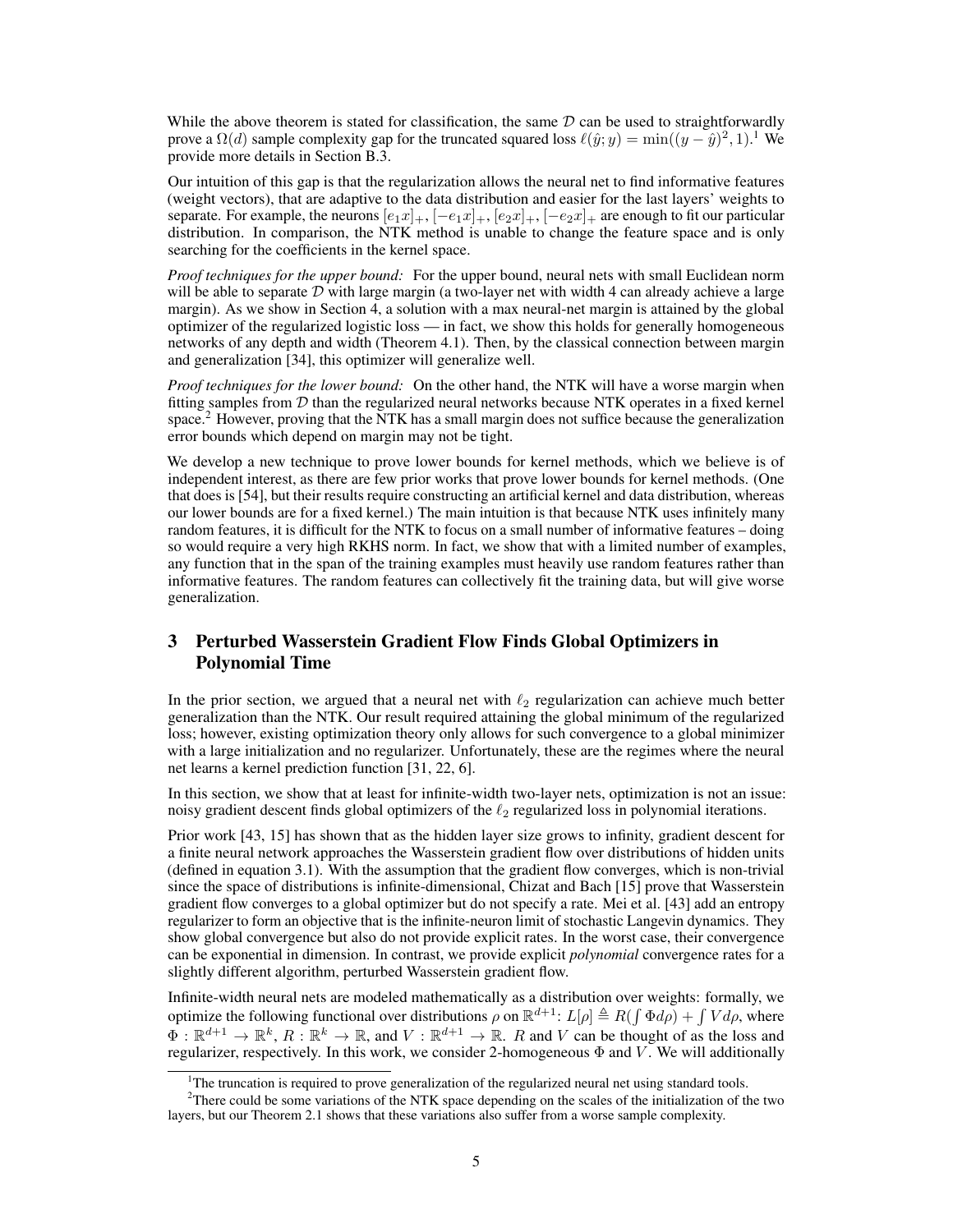require that  $R$  is convex and nonnegative and  $V$  is positive on the unit sphere. Finally, we need standard regularity assumptions on  $R$ ,  $\Phi$ , and  $V$ :

Assumption 3.1 (Regularity conditions on Φ, R, V ). Φ *and* V *are differentiable as well as upper bounded and Lipschitz on the unit sphere.* R *is Lipschitz and its Hessian has bounded operator norm.*

We provide more details on the specific parameters (for boundedness, Lipschitzness, etc.) in Section E.1. We note that relu networks satisfy every condition but differentiability of  $\Phi$ .<sup>3</sup> We can fit a  $\ell_2$  regularized neural network under our framework:

Example 3.2 (Logistic loss for neural networks). *We interpret* ρ *as a distribution over the parameters of the network. Let*  $k \triangleq n$  *and*  $\Phi_i(\theta) \triangleq w\phi(u^\top x_i)$  *for*  $\theta = (w, u)$ *. In this case,*  $\int \Phi d\rho$  *is a distributional neural network that computes an output for each of the* n *training examples (like a standard neural network, it also computes a weighted sum over hidden units). We can compute the* distributional version of the regularized logistic loss in equation 2.2 by setting  $V(\theta) \triangleq \lambda \|\theta\|_2^2$  and  $R(a_1,..., a_n) \triangleq \sum_{i=1}^n \log(1 + \exp(-y_i a_i)).$ 

We will define  $L'[\rho] : \mathbb{R}^{d+1} \to \mathbb{R}$  with  $L'[\rho](\theta) \triangleq \langle R'(\int \Phi d\rho), \Phi(\theta) \rangle + V(\theta)$  and  $v[\rho](\theta) \triangleq$  $-\nabla_{\theta} L'[\rho](\theta)$ . Informally,  $L'[\rho]$  is the gradient of L with respect to  $\rho$ , and v is the induced velocity field. For the standard Wasserstein gradient flow dynamics,  $\rho_t$  evolves according to

$$
\frac{d}{dt}\rho_t = -\nabla \cdot (v[\rho_t]\rho_t) \tag{3.1}
$$

where  $\nabla$  denotes the divergence of a vector field. For neural networks, these dynamics formally define continuous-time gradient descent when the hidden layer has infinite size (see Theorem 2.6 of [15], for instance). More generally, equation 3.1 is due to the formula for Wasserstein gradient flow dynamics (see for example [64]), which are derived via continuous-time steepest descent with respect to Wasserstein distance over the space of probability distributions on the neurons. We propose the following modified dynamics:

$$
\frac{d}{dt}\rho_t = -\sigma \rho_t + \sigma U^d - \nabla \cdot (v[\rho_t]\rho_t)
$$
\n(3.2)

where  $U^d$  is the uniform distribution on  $\mathbb{S}^d$ . In our perturbed dynamics, we add very small uniform noise over  $U^d$ , which ensures that at all time-steps, there is sufficient mass in a descent direction for the algorithm to decrease the objective. For infinite-size neural networks, one can informally interpret this as re-initializing a very small fraction of the neurons at every step of gradient descent. We prove convergence to a global optimizer in time polynomial in  $1/\epsilon, d$ , and the regularity parameters.

Theorem 3.3 (Theorem E.4 with regularity parameters omitted). *Suppose that* Φ *and* V *are 2 homogeneous and the regularity conditions of Assumption 3.1 are satisfied. Also assume that from starting distribution*  $\rho_0$ , a solution to the dynamics in equation 3.2 exists. Define  $L^* \triangleq \inf_{\rho} L[\rho]$ . *Let*  $\epsilon > 0$  *be a desired error threshold and choose*  $\sigma \triangleq \exp(-d \log(1/\epsilon) \text{poly}(k, L[\rho_0] - L^*))$  *and*  $t_{\epsilon} \triangleq \frac{d^2}{\epsilon^4}$  $\frac{d^2}{\epsilon^4}$ poly $(\log(1/\epsilon), k, L[\rho_0] - L^*),$  where the regularity parameters for  $\Phi$ , V, and R are hidden *in the* poly(·)*. Then, perturbed Wasserstein gradient flow converges to an -approximate global minimum in*  $t_$  *time:* 

$$
\min_{0\leq t\leq t_{\epsilon}}L[\rho_t]-L^{\star}\leq \epsilon
$$

We state and prove a version of Theorem 3.3 that includes regularity parameters in Sections E.1 and E.3. The key idea for the proof is as follows: as  $R$  is convex, the optimization problem will be convex over the space of distributions  $\rho$ . This convexity allows us to argue that if  $\rho$ is suboptimal, there either exists a descent direction  $\bar{\theta} \in \mathbb{S}^d$  where  $L'[\rho](\bar{\theta}) \ll 0$ , or the gradient flow dynamics will result in a large decrease in the objective. If such a direction  $\hat{\theta}$  exists, the uniform noise  $\sigma U^d$  along with the 2-homogeneity of  $\Phi$  and  $V$  will allow the optimization dynamics to increase the mass in this direction exponentially fast, which causes a polynomial decrease in the loss.

As a technical detail, Theorem 3.3 requires that a solution to the dynamics exists. We can remove this assumption by analyzing a discrete-time version of equation 3.2:  $\rho_{t+1} \triangleq \rho_t + \eta(-\sigma \rho_t + \sigma U^d - \nabla \cdot$ 

 $3$ The relu activation is non-differentiable at 0 and hence the gradient flow is not well-defined. Chizat and Bach [15] acknowledge this same difficulty with relu.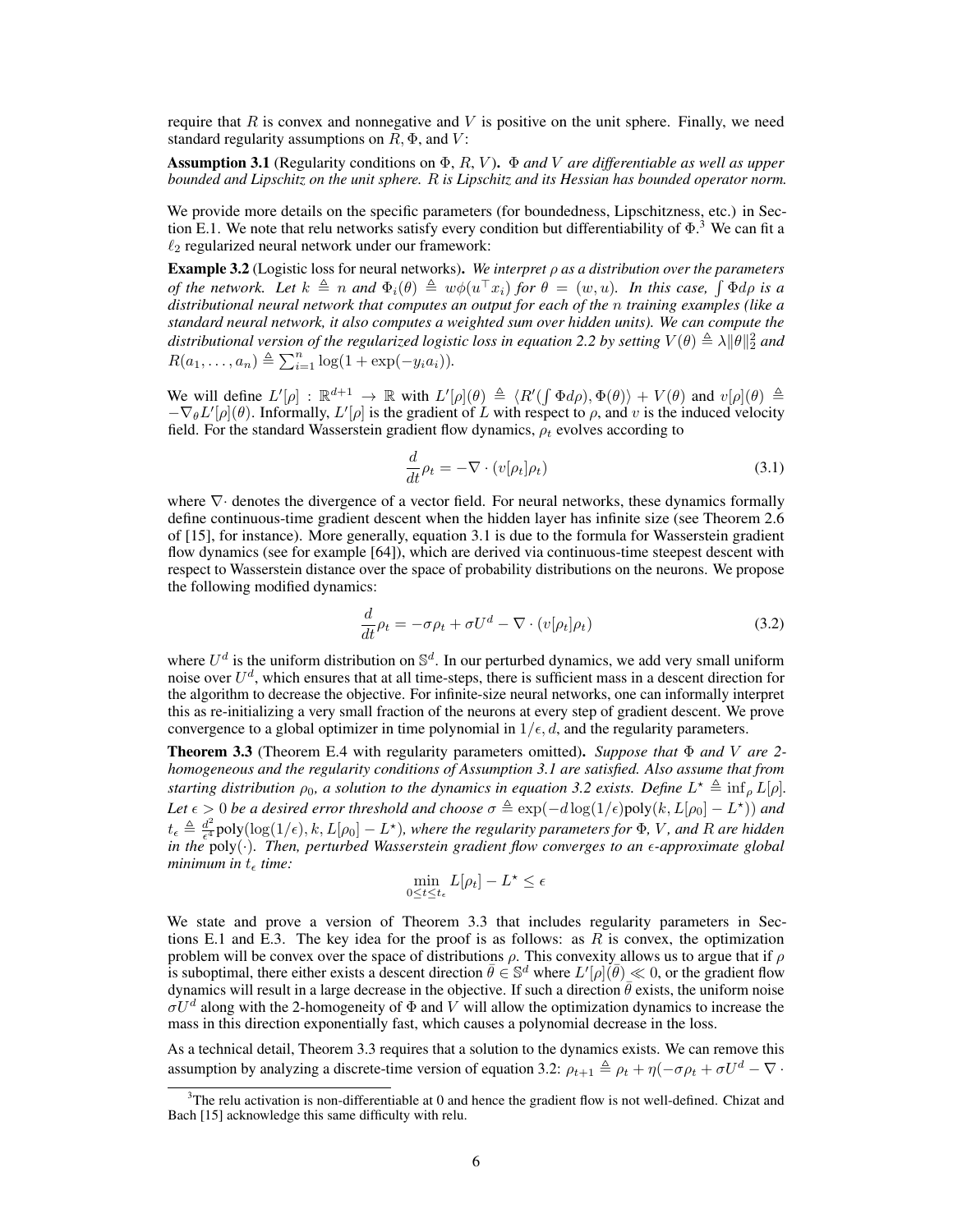$(v[\rho_t]\rho_t)$ ), and additionally assuming  $\Phi$  and V have Lipschitz gradients. In this setting, a polynomial time convergence result also holds. We state the result in Section E.4.

An implication of our Theorem 3.3 is that for infinite networks, we can optimize the weaklyregularized logistic loss in time polynomial in the problem parameters and  $\lambda^{-1}$ . In Theorem 2.1 we only require  $\lambda^{-1} = \text{poly}(n)$ ; thus, an infinite width neural net can learn the distribution D up to error  $\tilde{O}(\sqrt{d/n})$  in polynomial time using noisy gradient descent.

#### 4 Weak Regularizer Guarantees Max Margin Solutions

In this section, we collect a number of results regarding the margin of a regularized neural net. These results provide the tools for proving generalization of the weakly-regularized NN solution in Theorem 2.1. The key technique is showing that with small regularizer  $\lambda \to 0$ , the global optimizer of regularized logistic loss will obtain a maximum margin. It is well-understood that a large neural net margin implies good generalization performance [9].

In fact, our result applies to a function class much broader than two-layer relu nets: in Theorem 4.1 we show that when we add a weak regularizer to cross-entropy loss with *any* positive-homogeneous prediction function, the normalized margin of the optimum converges to the max margin. For example, Theorem 4.1 applies to feedforward relu networks of arbitrary depth and width. In Theorem C.2, we bound the approximation error in the maximum margin when we only obtain an approximate optimizer of the regularized loss. In Corollary 4.2, we leverage these results and pre-existing Rademacher complexity bounds to conclude that the optimizer of the weakly-regularized logistic loss will have width-free generalization bound scaling with the inverse of the max margin and network depth. Finally, we note that the maximum possible margin can only increase with the width of the network, which suggests that increasing width can improve generalization of the solution (see Theorem 4.3).

We work with a family  $\mathcal F$  of prediction functions  $f(\cdot; \Theta) : \mathbb{R}^d \to \mathbb{R}$  that are a-positive-homogeneous in their parameters for some  $a > 0$ :  $f(x; c\Theta) = c^a f(x; \Theta)$ ,  $\forall c > 0$ . We additionally require that f is continuous when viewed as a function in  $\Theta$ . For some general norm  $\|\cdot\|$  and  $\lambda > 0$ , we study the  $\lambda$ -regularized logistic loss  $L_{\lambda}$ , defined as

$$
L_{\lambda}(\Theta) \triangleq \frac{1}{n} \sum_{i=1}^{n} \log(1 + \exp(-y_i f(x_i; \Theta))) + \lambda ||\Theta||^r
$$
 (4.1)

for fixed  $r > 0$ . Let  $\Theta_{\lambda} \in \arg \min_{\lambda} L_{\lambda}(\Theta)$ .<sup>4</sup> Define the normalized margin  $\gamma_{\lambda}$  and max-margin  $\gamma^*$  by  $\gamma_{\lambda} \triangleq \min_i y_i f(x_i; \bar{\Theta}_{\lambda})$  and  $\gamma^* \triangleq \max_{\|\Theta\| \leq 1} \min_i y_i f(x_i; \Theta)$ . Let  $\Theta^*$  achieve this maximum.

We show that with sufficiently small regularization level  $\lambda$ , the normalized margin  $\gamma_{\lambda}$  approaches the maximum margin  $\gamma^*$ . Our theorem and proof are inspired by the result of Rosset et al. [58, 59], who analyze the special case when f is a linear function. In contrast, our result can be applied to non-linear  $f$  as long as  $f$  is homogeneous.

**Theorem 4.1.** Assume the training data is separable by a network  $f(\cdot; \Theta^{\star}) \in \mathcal{F}$  with an optimal nor*malized margin* γ ? > 0*. Then, the normalized margin of the global optimum of the weakly-regularized objective (equation 4.1) converges to*  $\gamma^*$  *as the regularization goes to zero. Mathematically,* 

$$
\gamma_\lambda \to \gamma^\star
$$
 as  $\lambda \to 0$ 

An intuitive explanation for our result is as follows: because of the homogeneity, the loss  $L(\Theta_\lambda)$ roughly satisfies the following (for small  $\lambda$ , and ignoring parameters such as n):

$$
L_{\lambda}(\Theta_{\lambda}) \approx \exp(-\|\Theta_{\lambda}\|^{a}\gamma_{\lambda}) + \lambda\|\Theta_{\lambda}\|^{r}
$$

Thus, the loss selects parameters with larger margin, while the regularization favors smaller norms. The full proof of the theorem is deferred to Section C.

Though the result in this section is stated for binary classification, it extends to the multi-class setting with cross-entropy loss. We provide formal definitions and results in Section C. In Theorem C.2, we also show that an approximate minimizer of  $L_{\lambda}$  can obtain margin that approximates  $\gamma^*$ .

<sup>&</sup>lt;sup>4</sup>We formally show that  $L_{\lambda}$  has a minimizer in Claim C.3 of Section C.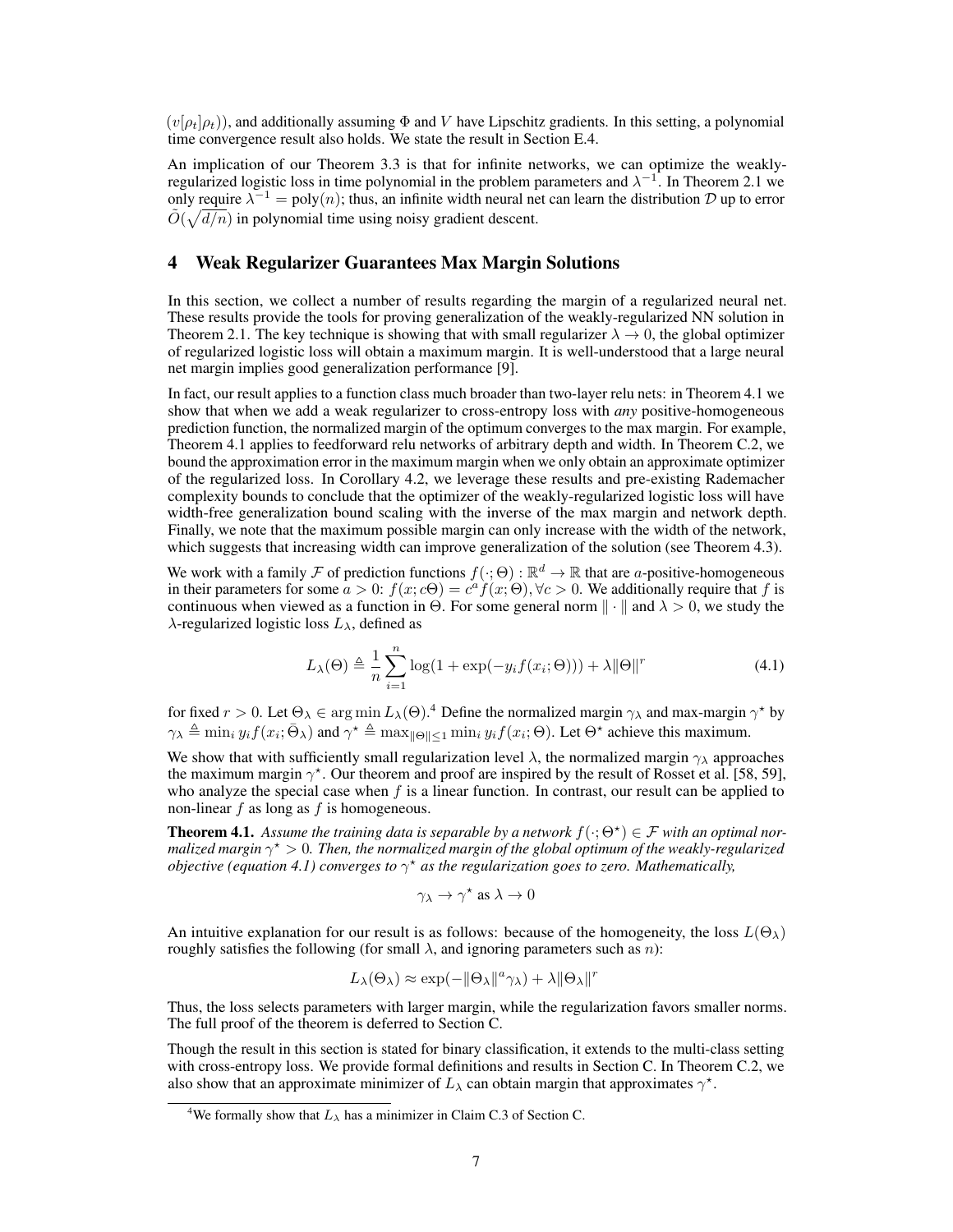Although we consider an *explicit* regularizer, our result is related to recent works on algorithmic regularization of gradient descent for the *unregularized* objective. Recent works show that gradient descent finds the minimum norm or max-margin solution for problems including logistic regression, linearized neural networks, and matrix factorization [68, 28, 38, 27, 32]. Many of these proofs require a delicate analysis of the algorithm's dynamics, and some are not fully rigorous due to assumptions on the iterates. To the best of our knowledge, it is an open question to prove analogous results for even two-layer relu networks. In contrast, by adding the explicit  $\ell_2$  regularizer to our objective, we can prove broader results that apply to multi-layer relu networks. In the following section we leverage our result and existing generalization bounds [25] to help justify how over-parameterization can improve generalization.

#### 4.1 Generalization of the Max-Margin Neural Net

We consider depth-q networks with 1-Lipschitz, 1-positive-homogeneous activation  $\phi$  for  $q \geq 2$ . Note that the network function is  $q$ -positive-homogeneous. Suppose that the collection of parameters  $\Theta$  is given by matrices  $W_1, \ldots, W_q$ . For simplicity we work in the binary class setting, so the q-layer network computes a real-valued score

$$
f^{\text{NN}}(x;\Theta) \triangleq W_q \phi(W_{q-1}\phi(\cdots\phi(W_1x)\cdots))
$$
\n(4.2)

where we overload notation to let  $\phi(\cdot)$  denote the element-wise application of the activation  $\phi$ . Let  $m_i$  denote the size of the *i*-th hidden layer, so  $W_1 \in \mathbb{R}^{m_1 \times d}$ ,  $W_2 \in \mathbb{R}^{m_2 \times m_1}$ ,  $\dots, W_q \in \mathbb{R}^{1 \times m_{q-1}}$ . We will let  $\mathcal{M} \triangleq (m_1, \ldots, m_{q-1})$  denote the sequence of hidden layer sizes. We will focus on  $\ell_2$ -regularized logistic loss (see equation 4.1, using  $\|\cdot\|_F$  and  $r = 2$ ) and denote it by  $L_{\lambda,M}$ .

Following notation established in this section, we denote the optimizer of  $L_{\lambda,\mathcal{M}}$  by  $\Theta_{\lambda,\mathcal{M}}$ , the normalized margin of  $\Theta_{\lambda,M}$  by  $\gamma_{\lambda,M}$ , the max-margin solution by  $\Theta^{*,M}$ , and the max-margin by  $\gamma^{\star,M}$ , assumed to be positive. Our notation emphasizes the architecture of the network.

We can define the population 0-1 loss of the network parameterized by  $\Theta$  by  $L(\Theta) \triangleq$  $Pr_{(x,y)\sim p_{\text{data}}}[yf^{\text{NN}}(x;\Theta) \leq 0]$ . We let X denote the data domain and  $C \triangleq \sup_{x \in \mathcal{X}} ||x||_2$  denote the largest possible norm of a single datapoint.

By combining the neural net complexity bounds of Golowich et al. [25] with our Theorem 4.1, we can conclude that optimizing weakly-regularized logistic loss gives generalization bounds that depend on the maximum possible network margin for the given architecture.

**Corollary 4.2.** *Suppose*  $\phi$  *is 1-Lipschitz and 1-positive-homogeneous. With probability at least*  $1 - \delta$ *over the draw of*  $(x_1, y_1), \ldots, (x_n, y_n)$  *i.i.d. from*  $p_{\text{data}}$  *we can bound the test error of the optimizer of the regularized loss by*

$$
\limsup_{\lambda \to 0} L(\Theta_{\lambda, \mathcal{M}}) \lesssim \frac{C}{\gamma^{\star, \mathcal{M}} q^{\frac{q-1}{2}\sqrt{n}}} + \epsilon(\gamma^{\star, \mathcal{M}})
$$
(4.3)

*where*  $\epsilon(\gamma) \triangleq \sqrt{\frac{\log \log_2 \frac{4C}{\gamma}}{n}} + \sqrt{\frac{\log(1/\delta)}{n}}$  $\frac{(1/\delta)}{n}$ . Note that  $\epsilon(\gamma^{\star,M})$  is primarily a smaller order term, so *the bound mainly scales with*  $\frac{C}{\gamma^{\star, \mathcal{M}} q^{(q-1)/2} \sqrt{n}}$ .<sup>5</sup>

Finally, we observe that the maximum normalized margin is non-decreasing with the size of the architecture. Formally, for two depth-q architectures  $\mathcal{M} = (m_1, \dots, m_{q-1})$  and  $\mathcal{M}' = (m'_1, \dots, m'_{q-1})$ , we say  $M \le M'$  if  $m_i \le m'_i \ \forall i = 1, \ldots q-1$ . Theorem 4.3 states if  $M \le M'$ , the max-margin over networks with architecture  $\mathcal{M}'$  is at least the max-margin over networks with architecture  $\mathcal{M}$ .

**Theorem 4.3.** Recall that  $\gamma^{\star,M}$  denotes the maximum normalized margin of a network with archi*tecture* M. If  $M \leq M'$ , we have

$$
\gamma^{\star, \mathcal{M}} \leq \gamma^{\star, \mathcal{M}'}
$$

*As a important consequence, the generalization error bound of Corollary 4.2 for* M<sup>0</sup> *is at least as good as that for* M*.*

<sup>&</sup>lt;sup>5</sup>Although the  $\frac{1}{q^{(q-1)/2}}$  factor of equation D.1 decreases with depth q, the margin  $\gamma$  will also tend to decrease as the constraint  $\|\tilde{\Theta}\|_F \leq 1$  becomes more stringent.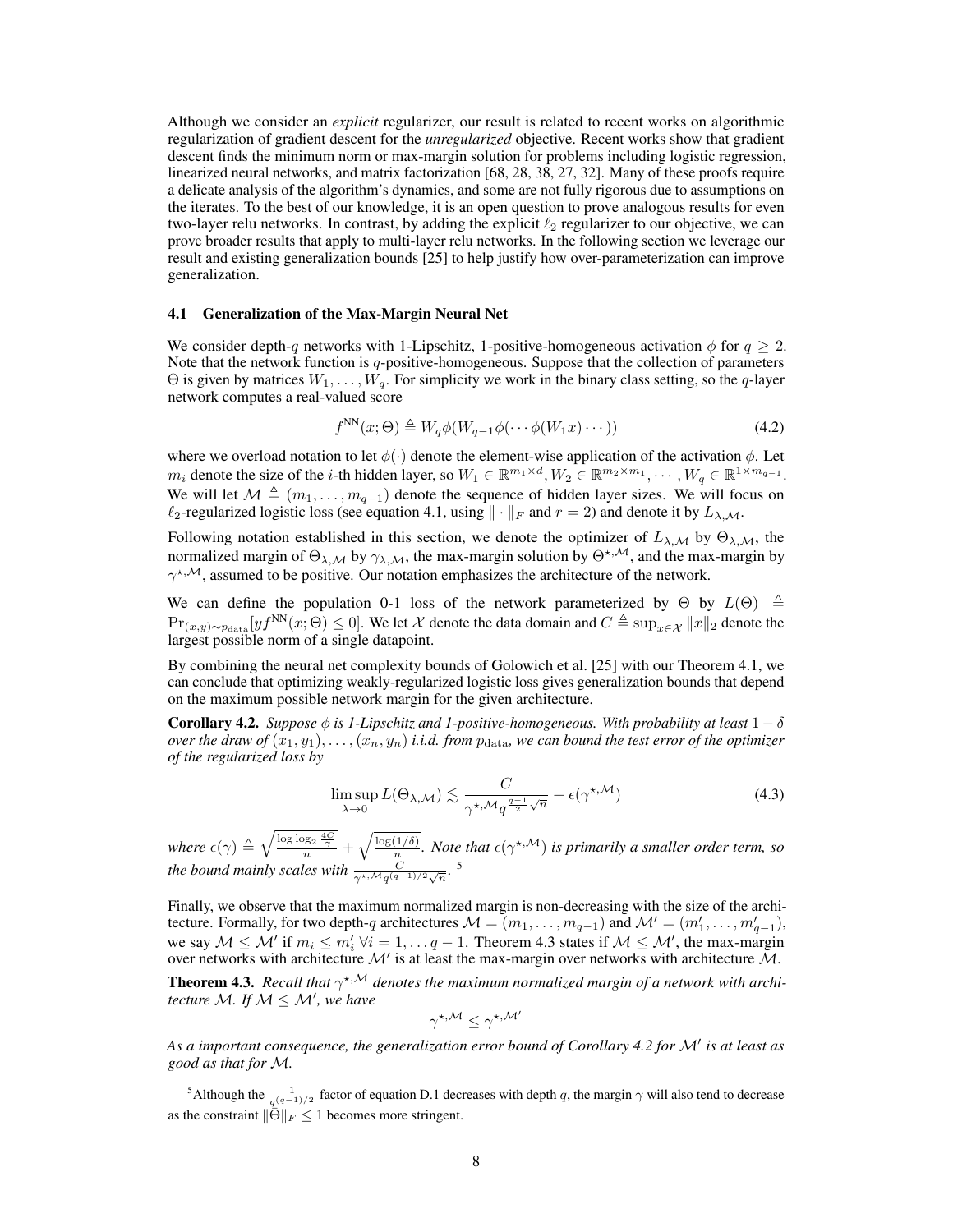

Figure 2: Comparing regularization and no regularization starting from the same initialization. Left: Normalized margin. Center: Test accuracy. Right: Percentage of activation patterns changed.

This theorem is simple to prove and follows because we can directly implement any network of architecture M using one of architecture  $\mathcal{M}'$ , if  $\mathcal{M} \leq \mathcal{M}'$ . This highlights one of the benefits of over-parametrization: the margin does not decrease with a larger network size, and therefore Corollary 4.2 gives a better generalization bound. In Section F, we provide empirical evidence that the test error decreases with larger network size while the margin is non-decreasing.

The phenomenon in Theorem 4.3 contrasts with standard  $\ell_2$ -normalized linear prediction. In this setting, adding more features increases the norm of the data, and therefore the generalization error bounds could also increase. On the other hand, Theorem 4.3 shows that adding more neurons (which can be viewed as learned features) can only improve the generalization of the max-margin solution.

## 5 Simulations

We empirically validate our theory with several simulations. First, we train a two-layer net on synthetic data with and without explicit regularization starting from the same initialization in order to demonstrate the effect of an explicit regularizer on generalization. We confirm that the regularized network does indeed generalize better and moves further from its initialization. For this experiment, we use a large initialization scale, so every weight  $\sim \mathcal{N}(0, 1)$ . We average this experiment over 20 trials and plot the test accuracy, normalized margin, and percentage change in activation patterns in Figure 2. We compute the percentage of activation patterns changed over every possible pair of hidden unit and training example. Since a low percentage of activations change when  $\lambda = 0$ , the unregularized neural net learns in the kernel regime. Our simulations demonstrate that an explicit regularizer improves generalization error as well as the margin, as predicted by our theory.

The data comes from a ground truth network with 10 hidden networks, input dimension 20, and a ground truth unnormalized margin of at least 0.01. We use a training set of size 200 and train for 20000 steps with learning rate 0.1, once using regularizer  $\lambda = 5 \times 10^{-4}$  and once using regularization  $\lambda = 0$ . We note that the training error hits 0 extremely quickly (within 50 training iterations). The initial normalized margin is negative because the training error has not yet hit zero.

We also compare the generalization of a regularized neural net and kernel method as the sample size increases. Furthermore, we demonstrate that for two-layer nets, the test error decreases and margin increases as the width of the hidden layer grows, as predicted by our theory. We provide figures and full details in Section F.

## 6 Conclusion

We have shown theoretically and empirically that explicitly  $\ell_2$  regularized neural nets can generalize better than the corresponding kernel method. We also argue that maximizing margin is one of the inductive biases of relu networks obtained from optimizing weakly-regularized cross-entropy loss. To complement these generalization results, we study optimization and prove that it is possible to find a global minimizer of the regularized loss in polynomial time when the network width is infinite. A natural direction for future work is to apply our theory to optimize the margin of finite-sized neural networks.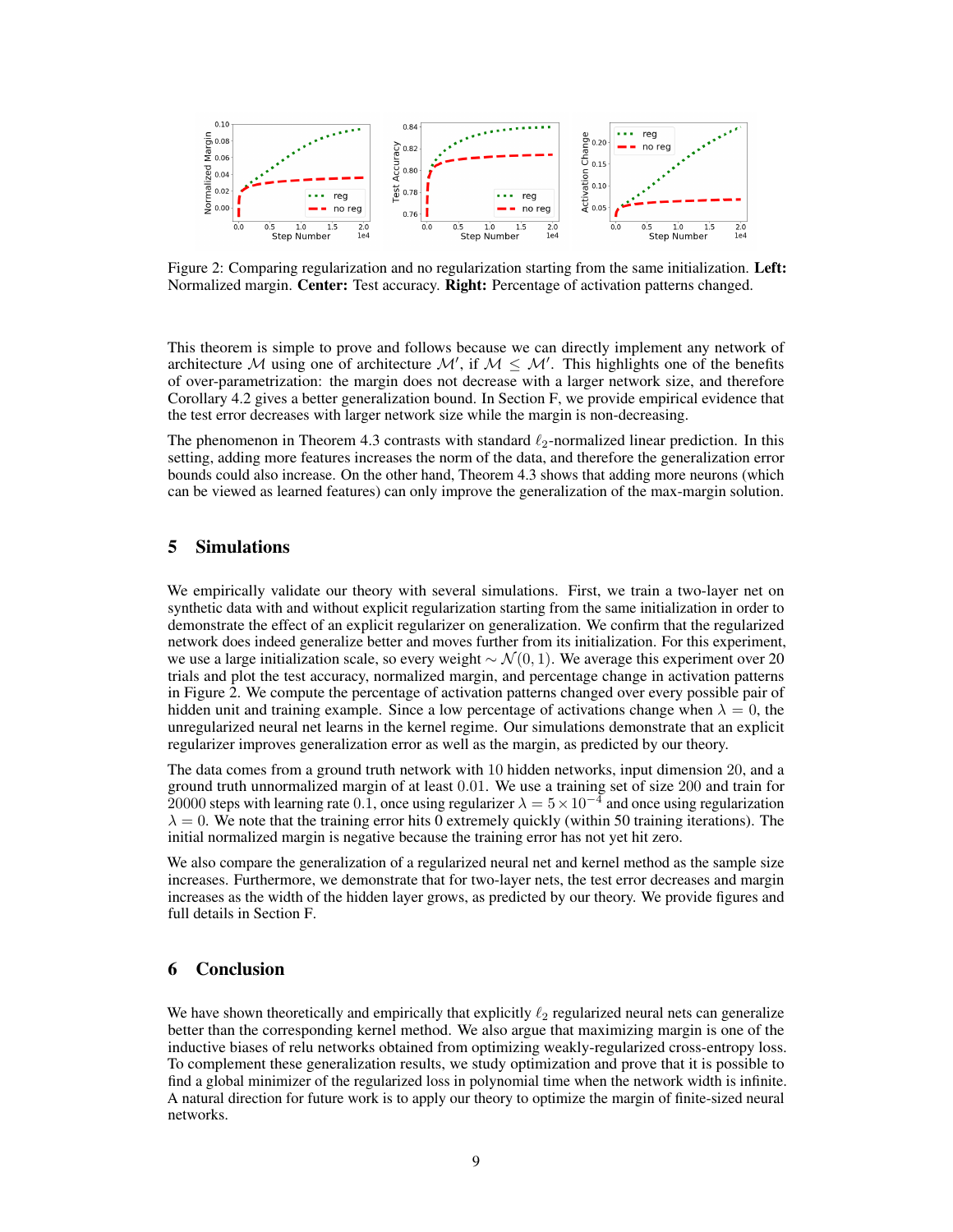#### Acknowledgments

CW acknowledges the support of a NSF Graduate Research Fellowship. JDL acknowledges support of the ARO under MURI Award W911NF-11-1-0303. This is part of the collaboration between US DOD, UK MOD and UK Engineering and Physical Research Council (EPSRC) under the Multidisciplinary University Research Initiative. We also thank Nati Srebro and Suriya Gunasekar for helpful discussions in various stages of this work.

#### References

- [1] Zeyuan Allen-Zhu, Yuanzhi Li, and Yingyu Liang. Learning and generalization in overparameterized neural networks, going beyond two layers. *arXiv preprint arXiv:1811.04918*, 2018.
- [2] Zeyuan Allen-Zhu, Yuanzhi Li, and Zhao Song. A convergence theory for deep learning via over-parameterization. *arXiv preprint arXiv:1811.03962*, 2018.
- [3] Sanjeev Arora, Nadav Cohen, and Elad Hazan. On the optimization of deep networks: Implicit acceleration by overparameterization. *arXiv preprint arXiv:1802.06509*, 2018.
- [4] Sanjeev Arora, Rong Ge, Behnam Neyshabur, and Yi Zhang. Stronger generalization bounds for deep nets via a compression approach. *arXiv preprint arXiv:1802.05296*, 2018.
- [5] Sanjeev Arora, Simon S. Du, Wei Hu, Zhiyuan Li, Ruslan Salakhutdinov, and Ruosong Wang. On Exact Computation with an Infinitely Wide Neural Net. *arXiv e-prints*, art. arXiv:1904.11955, Apr 2019.
- [6] Sanjeev Arora, Simon S Du, Wei Hu, Zhiyuan Li, and Ruosong Wang. Fine-grained analysis of optimization and generalization for overparameterized two-layer neural networks. *arXiv preprint arXiv:1901.08584*, 2019.
- [7] Francis Bach. Breaking the curse of dimensionality with convex neural networks. *Journal of Machine Learning Research*, 18(19):1–53, 2017.
- [8] Keith Ball. An elementary introduction to modern convex geometry. *Flavors of geometry*, 31: 1–58, 1997.
- [9] Peter L Bartlett, Dylan J Foster, and Matus J Telgarsky. Spectrally-normalized margin bounds for neural networks. In *Advances in Neural Information Processing Systems*, pages 6240–6249, 2017.
- [10] Mikhail Belkin, Siyuan Ma, and Soumik Mandal. To understand deep learning we need to understand kernel learning. *arXiv preprint arXiv:1802.01396*, 2018.
- [11] Yoshua Bengio, Nicolas L Roux, Pascal Vincent, Olivier Delalleau, and Patrice Marcotte. Convex neural networks. In *Advances in neural information processing systems*, pages 123–130, 2006.
- [12] Alon Brutzkus, Amir Globerson, Eran Malach, and Shai Shalev-Shwartz. Sgd learns overparameterized networks that provably generalize on linearly separable data. *arXiv preprint arXiv:1710.10174*, 2017.
- [13] Yuan Cao and Quanquan Gu. A generalization theory of gradient descent for learning overparameterized deep relu networks. *arXiv preprint arXiv:1902.01384*, 2019.
- [14] Pratik Chaudhari, Anna Choromanska, Stefano Soatto, Yann LeCun, Carlo Baldassi, Christian Borgs, Jennifer Chayes, Levent Sagun, and Riccardo Zecchina. Entropy-sgd: Biasing gradient descent into wide valleys. *arXiv preprint arXiv:1611.01838*, 2016.
- [15] Lenaic Chizat and Francis Bach. On the global convergence of gradient descent for overparameterized models using optimal transport. *arXiv preprint arXiv:1805.09545*, 2018.
- [16] Lenaic Chizat and Francis Bach. A note on lazy training in supervised differentiable programming. *arXiv preprint arXiv:1812.07956*, 2018.
- [17] Amit Daniely. SGD learns the conjugate kernel class of the network. In *Advances in Neural Information Processing Systems*, pages 2422–2430, 2017.
- [18] Xialiang Dou and Tengyuan Liang. Training neural networks as learning data-adaptive kernels: Provable representation and approximation benefits. *arXiv preprint arXiv:1901.07114*, 2019.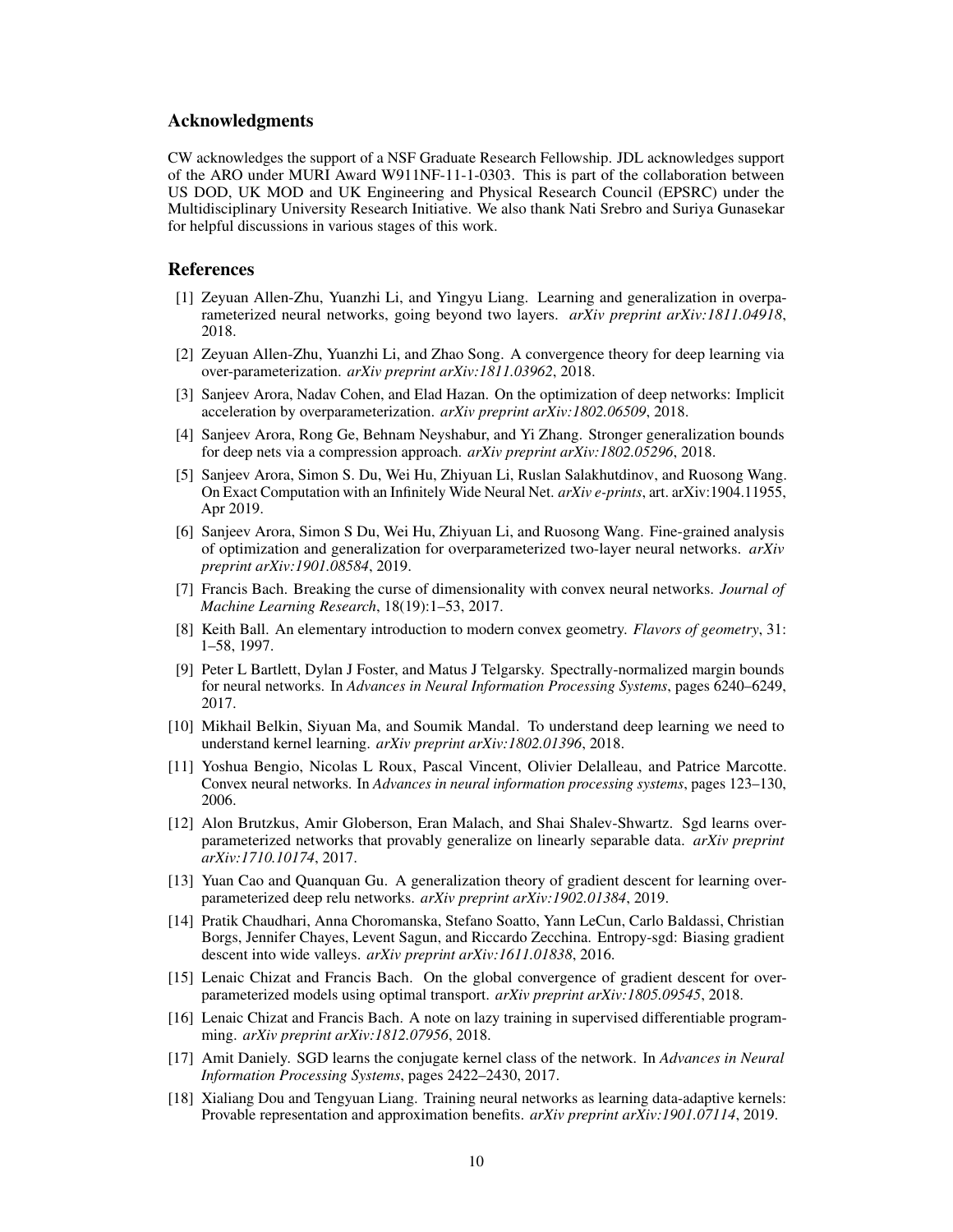- [19] Simon S Du and Jason D Lee. On the power of over-parametrization in neural networks with quadratic activation. *arXiv preprint arXiv:1803.01206*, 2018.
- [20] Simon S Du, Jason D Lee, Yuandong Tian, Barnabas Poczos, and Aarti Singh. Gradient descent learns one-hidden-layer cnn: Don't be afraid of spurious local minima. *arXiv preprint arXiv:1712.00779*, 2017.
- [21] Simon S Du, Jason D Lee, Haochuan Li, Liwei Wang, and Xiyu Zhai. Gradient descent finds global minima of deep neural networks. *arXiv preprint arXiv:1811.03804*, 2018.
- [22] Simon S Du, Xiyu Zhai, Barnabas Poczos, and Aarti Singh. Gradient descent provably optimizes over-parameterized neural networks. *arXiv preprint arXiv:1810.02054*, 2018.
- [23] Gintare Karolina Dziugaite and Daniel M Roy. Computing nonvacuous generalization bounds for deep (stochastic) neural networks with many more parameters than training data. *arXiv preprint arXiv:1703.11008*, 2017.
- [24] Adrià Garriga-Alonso, Laurence Aitchison, and Carl Edward Rasmussen. Deep convolutional networks as shallow gaussian processes. *arXiv preprint arXiv:1808.05587*, 2018.
- [25] Noah Golowich, Alexander Rakhlin, and Ohad Shamir. Size-independent sample complexity of neural networks. *arXiv preprint arXiv:1712.06541*, 2017.
- [26] Suriya Gunasekar, Blake E Woodworth, Srinadh Bhojanapalli, Behnam Neyshabur, and Nati Srebro. Implicit regularization in matrix factorization. In *Advances in Neural Information Processing Systems*, pages 6151–6159, 2017.
- [27] Suriya Gunasekar, Jason Lee, Daniel Soudry, and Nathan Srebro. Characterizing implicit bias in terms of optimization geometry. *arXiv preprint arXiv:1802.08246*, 2018.
- [28] Suriya Gunasekar, Jason Lee, Daniel Soudry, and Nathan Srebro. Implicit bias of gradient descent on linear convolutional networks. *arXiv preprint arXiv:1806.00468*, 2018.
- [29] Benjamin D Haeffele and René Vidal. Global optimality in tensor factorization, deep learning, and beyond. *arXiv preprint arXiv:1506.07540*, 2015.
- [30] Moritz Hardt, Benjamin Recht, and Yoram Singer. Train faster, generalize better: Stability of stochastic gradient descent. *arXiv preprint arXiv:1509.01240*, 2015.
- [31] Arthur Jacot, Franck Gabriel, and Clément Hongler. Neural tangent kernel: Convergence and generalization in neural networks. *arXiv preprint arXiv:1806.07572*, 2018.
- [32] Ziwei Ji and Matus Telgarsky. Risk and parameter convergence of logistic regression. *arXiv preprint arXiv:1803.07300*, 2018.
- [33] Sham M Kakade, Karthik Sridharan, and Ambuj Tewari. On the complexity of linear prediction: Risk bounds, margin bounds, and regularization. In *Advances in neural information processing systems*, pages 793–800, 2009.
- [34] Vladimir Koltchinskii, Dmitry Panchenko, et al. Empirical margin distributions and bounding the generalization error of combined classifiers. *The Annals of Statistics*, 30(1):1–50, 2002.
- [35] Alex Krizhevsky, Ilya Sutskever, and Geoffrey E Hinton. Imagenet classification with deep convolutional neural networks. In *Advances in neural information processing systems*, pages 1097–1105, 2012.
- [36] Jaehoon Lee, Yasaman Bahri, Roman Novak, Samuel S Schoenholz, Jeffrey Pennington, and Jascha Sohl-Dickstein. Deep neural networks as gaussian processes. *arXiv preprint arXiv:1711.00165*, 2017.
- [37] Yuanzhi Li and Yingyu Liang. Learning overparameterized neural networks via stochastic gradient descent on structured data. In *Advances in Neural Information Processing Systems*, pages 8168–8177, 2018.
- [38] Yuanzhi Li, Tengyu Ma, and Hongyang Zhang. Algorithmic regularization in over-parameterized matrix sensing and neural networks with quadratic activations. In *Conference On Learning Theory*, pages 2–47, 2018.
- [39] T. Liang and A. Rakhlin. Just Interpolate: Kernel "Ridgeless" Regression Can Generalize. *ArXiv e-prints*, August 2018.
- [40] Roi Livni, Shai Shalev-Shwartz, and Ohad Shamir. On the computational efficiency of training neural networks. In *Advances in Neural Information Processing Systems*, pages 855–863, 2014.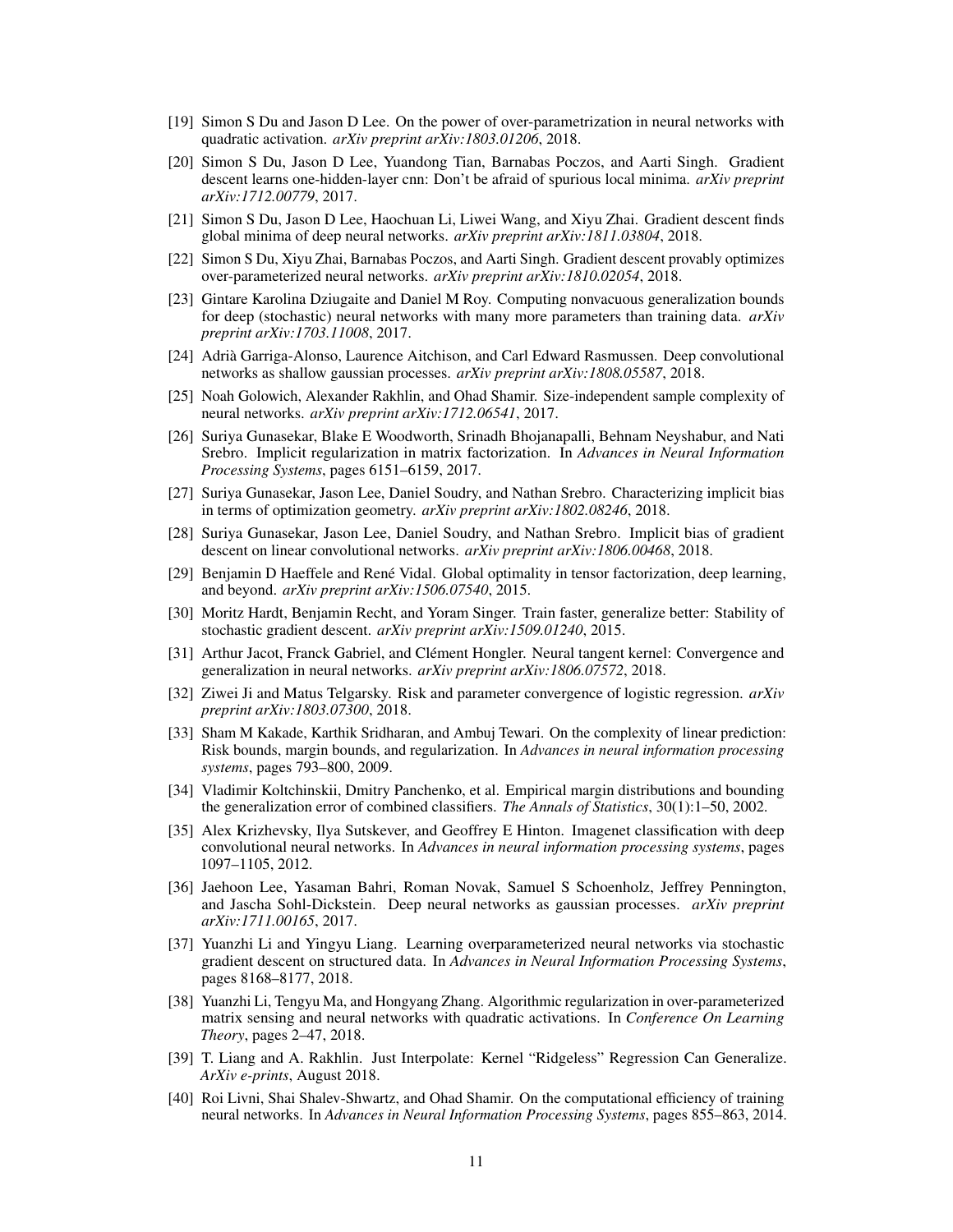- [41] Cong Ma, Kaizheng Wang, Yuejie Chi, and Yuxin Chen. Implicit regularization in nonconvex statistical estimation: Gradient descent converges linearly for phase retrieval, matrix completion and blind deconvolution. *arXiv preprint arXiv:1711.10467*, 2017.
- [42] Alexander G de G Matthews, Mark Rowland, Jiri Hron, Richard E Turner, and Zoubin Ghahramani. Gaussian process behaviour in wide deep neural networks. *arXiv preprint arXiv:1804.11271*, 2018.
- [43] Song Mei, Andrea Montanari, and Phan-Minh Nguyen. A mean field view of the landscape of two-layers neural networks. *arXiv preprint arXiv:1804.06561*, 2018.
- [44] Song Mei, Theodor Misiakiewicz, and Andrea Montanari. Mean-field theory of two-layers neural networks: dimension-free bounds and kernel limit. *arXiv preprint arXiv:1902.06015*, 2019.
- [45] Ari S Morcos, David GT Barrett, Neil C Rabinowitz, and Matthew Botvinick. On the importance of single directions for generalization. *arXiv preprint arXiv:1803.06959*, 2018.
- [46] Mor Shpigel Nacson, Jason Lee, Suriya Gunasekar, Nathan Srebro, and Daniel Soudry. Convergence of gradient descent on separable data. *arXiv preprint arXiv:1803.01905*, 2018.
- [47] Radford M Neal. Priors for infinite networks. In *Bayesian Learning for Neural Networks*, pages 29–53. Springer, 1996.
- [48] Behnam Neyshabur, Ryota Tomioka, and Nathan Srebro. In search of the real inductive bias: On the role of implicit regularization in deep learning. *arXiv preprint arXiv:1412.6614*, 2014.
- [49] Behnam Neyshabur, Ruslan R Salakhutdinov, and Nati Srebro. Path-sgd: Path-normalized optimization in deep neural networks. In *Advances in Neural Information Processing Systems*, pages 2422–2430, 2015.
- [50] Behnam Neyshabur, Ryota Tomioka, and Nathan Srebro. Norm-based capacity control in neural networks. In *Conference on Learning Theory*, pages 1376–1401, 2015.
- [51] Behnam Neyshabur, Srinadh Bhojanapalli, David McAllester, and Nathan Srebro. A pacbayesian approach to spectrally-normalized margin bounds for neural networks. *arXiv preprint arXiv:1707.09564*, 2017.
- [52] Behnam Neyshabur, Srinadh Bhojanapalli, David McAllester, and Nati Srebro. Exploring generalization in deep learning. In *Advances in Neural Information Processing Systems*, pages 5947–5956, 2017.
- [53] Behnam Neyshabur, Zhiyuan Li, Srinadh Bhojanapalli, Yann LeCun, and Nathan Srebro. Towards understanding the role of over-parametrization in generalization of neural networks. *arXiv preprint arXiv:1805.12076*, 2018.
- [54] Andrew Y Ng. Feature selection, l 1 vs. l 2 regularization, and rotational invariance. In *Proceedings of the twenty-first international conference on Machine learning*, page 78. ACM, 2004.
- [55] Quynh Nguyen and Matthias Hein. The loss surface of deep and wide neural networks. *arXiv preprint arXiv:1704.08045*, 2017.
- [56] Roman Novak, Lechao Xiao, Jaehoon Lee, Yasaman Bahri, Daniel A Abolafia, Jeffrey Pennington, and Jascha Sohl-Dickstein. Bayesian convolutional neural networks with many channels are gaussian processes. *arXiv preprint arXiv:1810.05148*, 2018.
- [57] Ryan O'Donnell. *Analysis of boolean functions*. Cambridge University Press, 2014.
- [58] Saharon Rosset, Ji Zhu, and Trevor Hastie. Boosting as a regularized path to a maximum margin classifier. *Journal of Machine Learning Research*, 5(Aug):941–973, 2004.
- [59] Saharon Rosset, Ji Zhu, and Trevor J Hastie. Margin maximizing loss functions. In *Advances in neural information processing systems*, pages 1237–1244, 2004.
- [60] Saharon Rosset, Grzegorz Swirszcz, Nathan Srebro, and Ji Zhu. l1 regularization in infinite dimensional feature spaces. In *International Conference on Computational Learning Theory*, pages 544–558. Springer, 2007.
- [61] Grant M Rotskoff and Eric Vanden-Eijnden. Neural networks as interacting particle systems: Asymptotic convexity of the loss landscape and universal scaling of the approximation error. *arXiv preprint arXiv:1805.00915*, 2018.